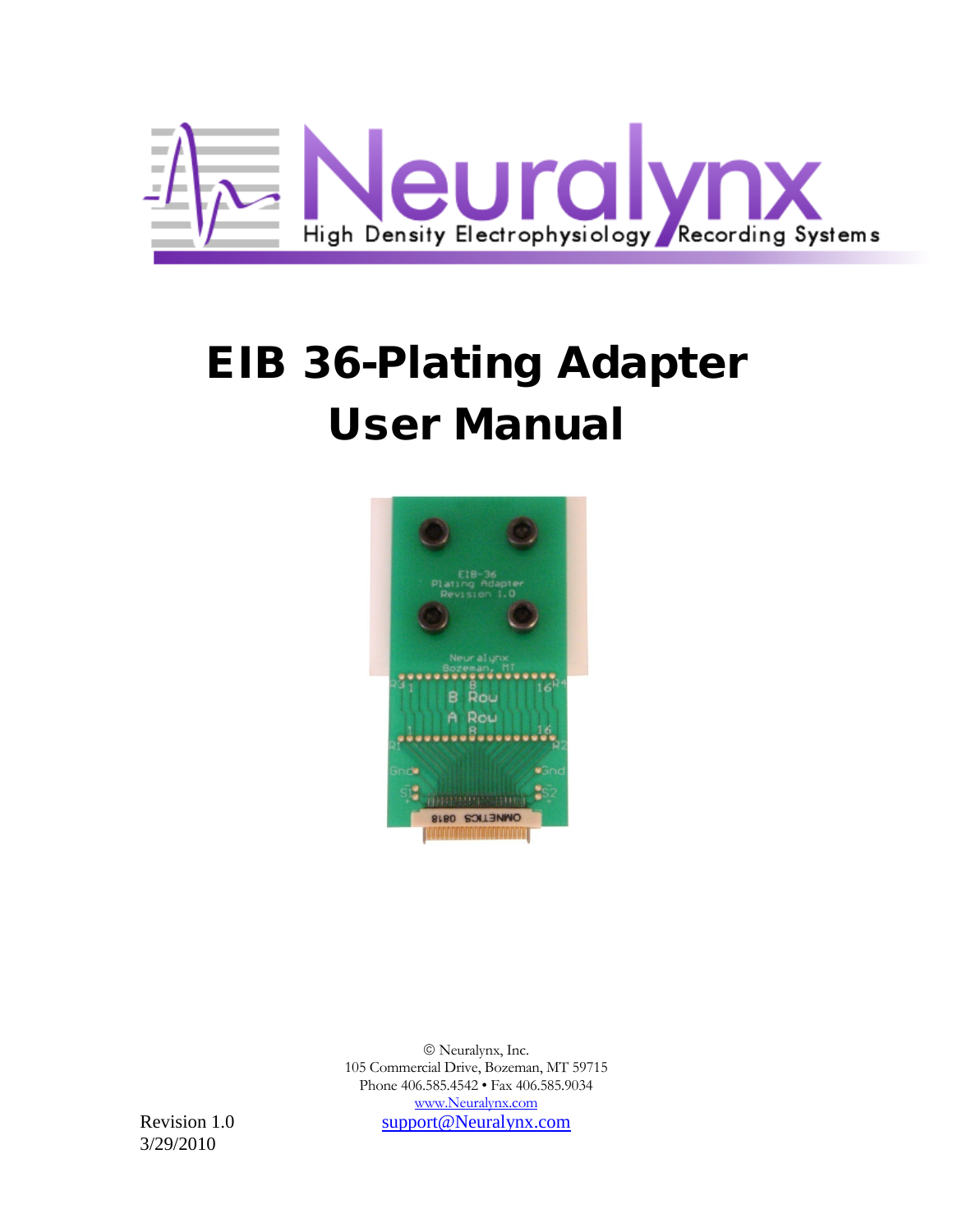#### **Table of Contents**

# **List of Figures and Tables**

 Neuralynx, Inc. 105 Commercial Drive, Bozeman, MT 59715 Phone 406.585.4542 • Fax 406.585.9034 [www.Neuralynx.com](http://www.neuralynx.com/) Revision 1.0 [support@Neuralynx.com](mailto:support@Neuralynx.com)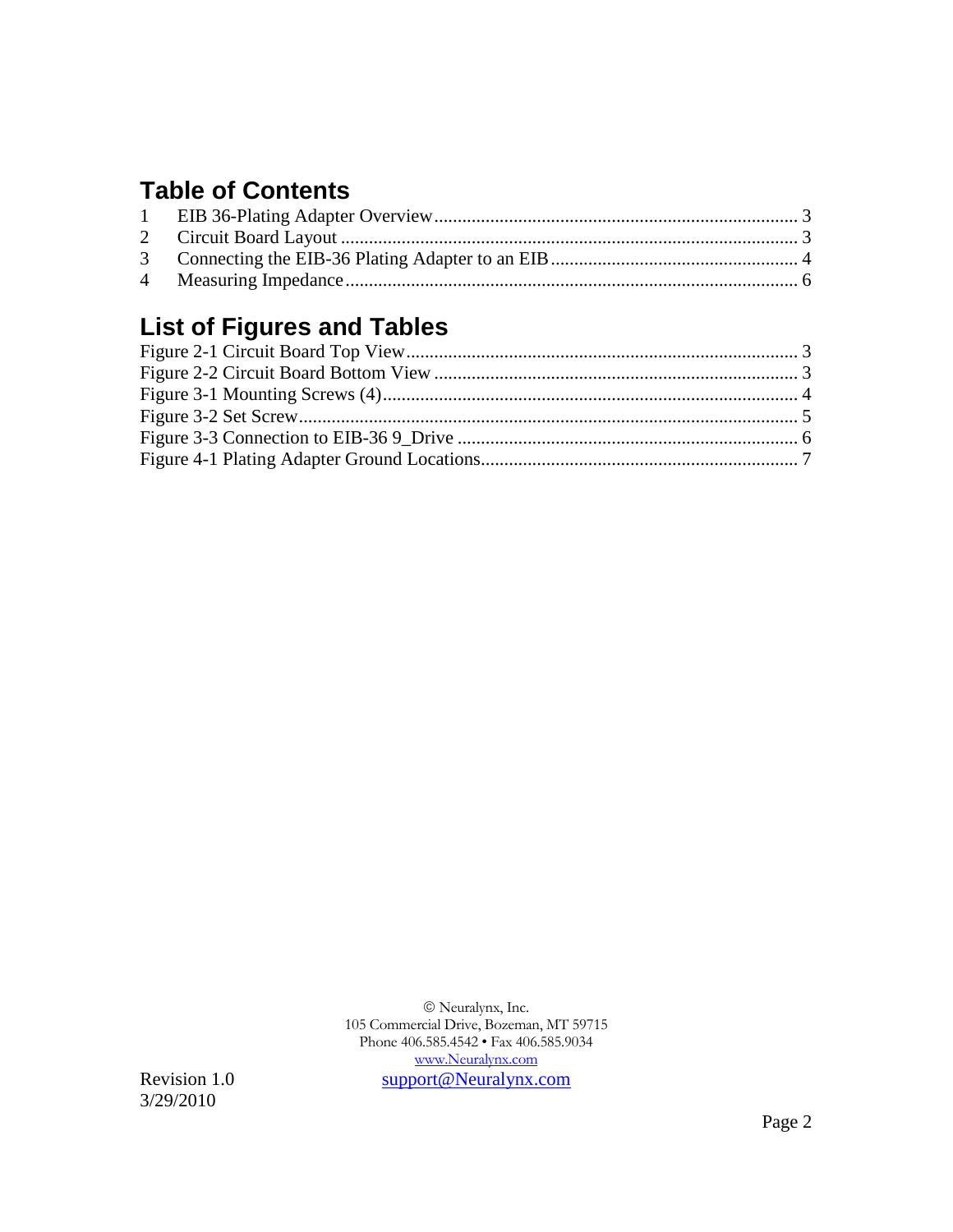#### <span id="page-2-0"></span>**1 EIB 36-Plating Adapter Overview**

The EIB-36 Plating Adapter is a simple interface for allowing impedance measurements while plating. The adapter connects to an EIB-36 device on one end and a stereotaxic device on the other. The open design allows direct access to each channel for impedance measurements.



## <span id="page-2-1"></span>**2 Circuit Board Layout**

<span id="page-2-3"></span><span id="page-2-2"></span> Neuralynx, Inc. 105 Commercial Drive, Bozeman, MT 59715 Phone 406.585.4542 • Fax 406.585.9034 [www.Neuralynx.com](http://www.neuralynx.com/) Revision 1.0 [support@Neuralynx.com](mailto:support@Neuralynx.com)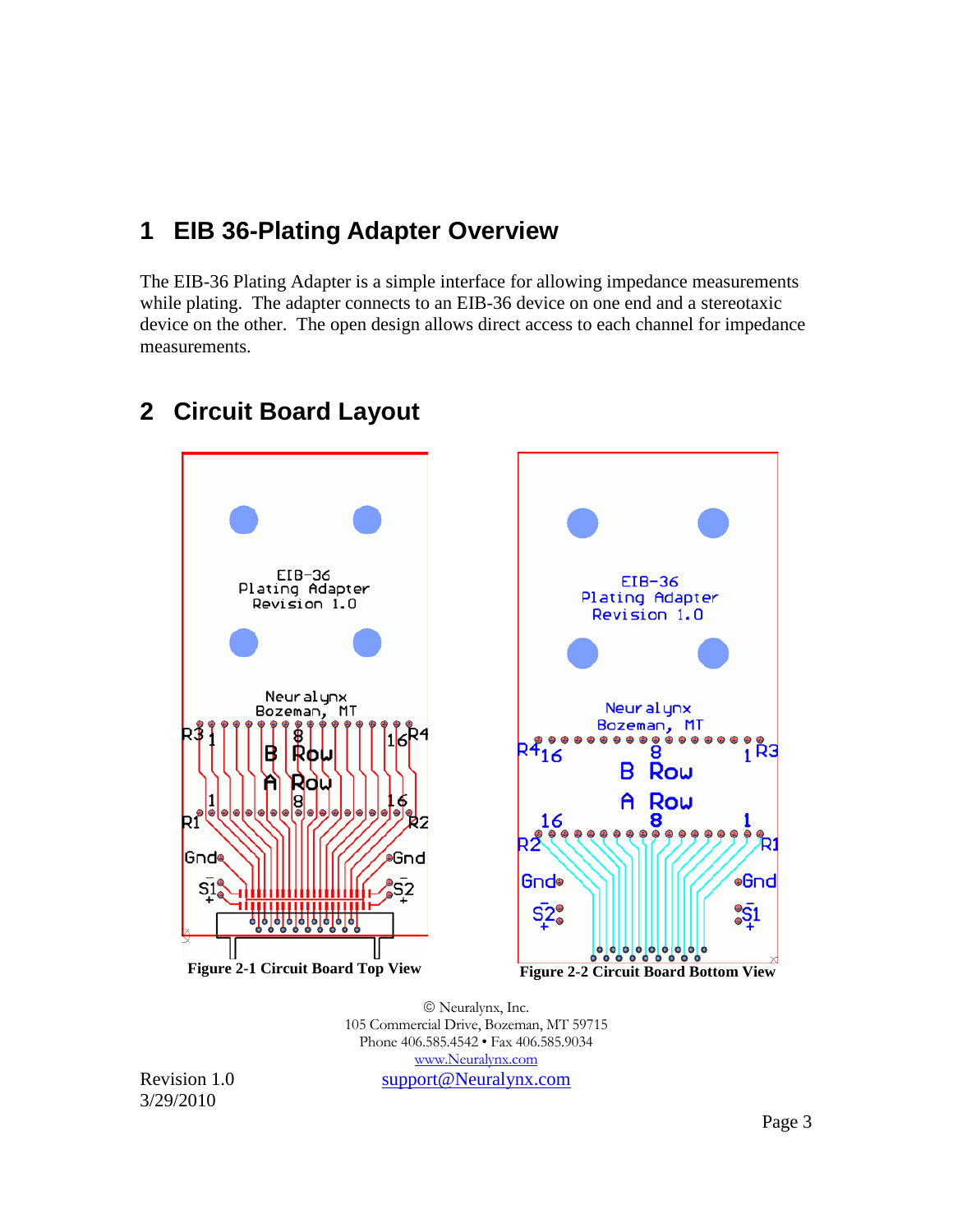## <span id="page-3-0"></span>**3 Connecting the EIB-36 Plating Adapter to an EIB**

The plating adapter is designed to be used with a stereotaxic holding rod. The Plating Adapter has four large holes arranged in a 0.5 in x 0.5 in square for securing a mounting block (figure 3-1) that holds a 0.312 inch diameter stereotaxic rod (not included).



**Figure 3-1 Mounting Screws (4)**

<span id="page-3-1"></span>Secure the rod to the adapter by tightening the set screw (figure 3-2)

 Neuralynx, Inc. 105 Commercial Drive, Bozeman, MT 59715 Phone 406.585.4542 • Fax 406.585.9034 [www.Neuralynx.com](http://www.neuralynx.com/) Revision 1.0 [support@Neuralynx.com](mailto:support@Neuralynx.com)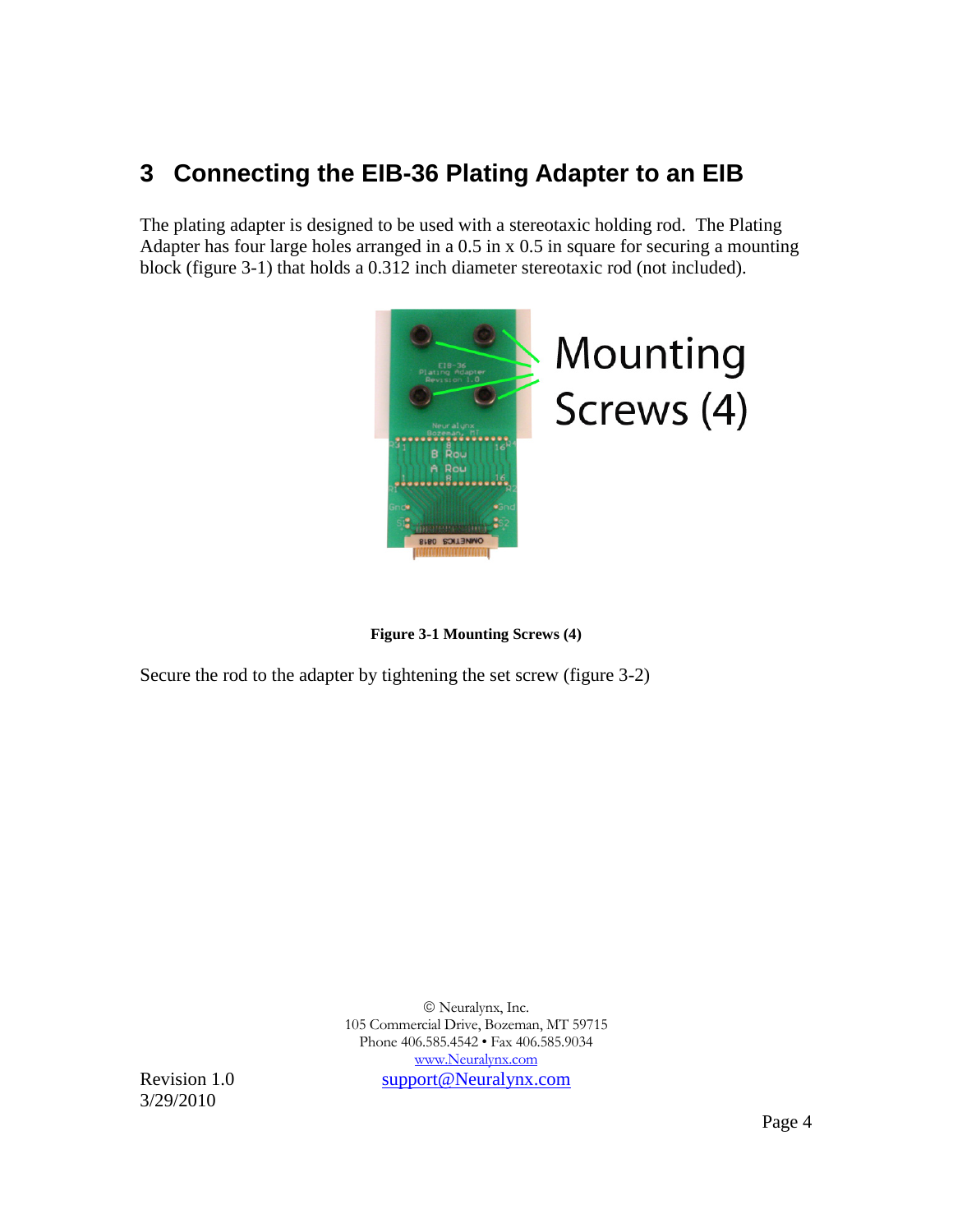

**Figure 3-2 Set Screw**

<span id="page-4-0"></span>Place the adapter on top of the mounting block and secure it with the four provided screws. Once the plating adapter is secured to the stereotaxic rod, the plating adapter can be connected to an EIB-36 [\(Figure 3-3\)](#page-5-1). The Plating Adapter has a male Omnetics connector that will connect to any variation of EIB within the EIB-36 family.

**\* Note \*** Although the Omnetics connectors are soldered and epoxied to the printed circuit board (PCB) for strain relief, be careful not to exert too much pressure on this connection.

 Neuralynx, Inc. 105 Commercial Drive, Bozeman, MT 59715 Phone 406.585.4542 • Fax 406.585.9034 [www.Neuralynx.com](http://www.neuralynx.com/) Revision 1.0 [support@Neuralynx.com](mailto:support@Neuralynx.com)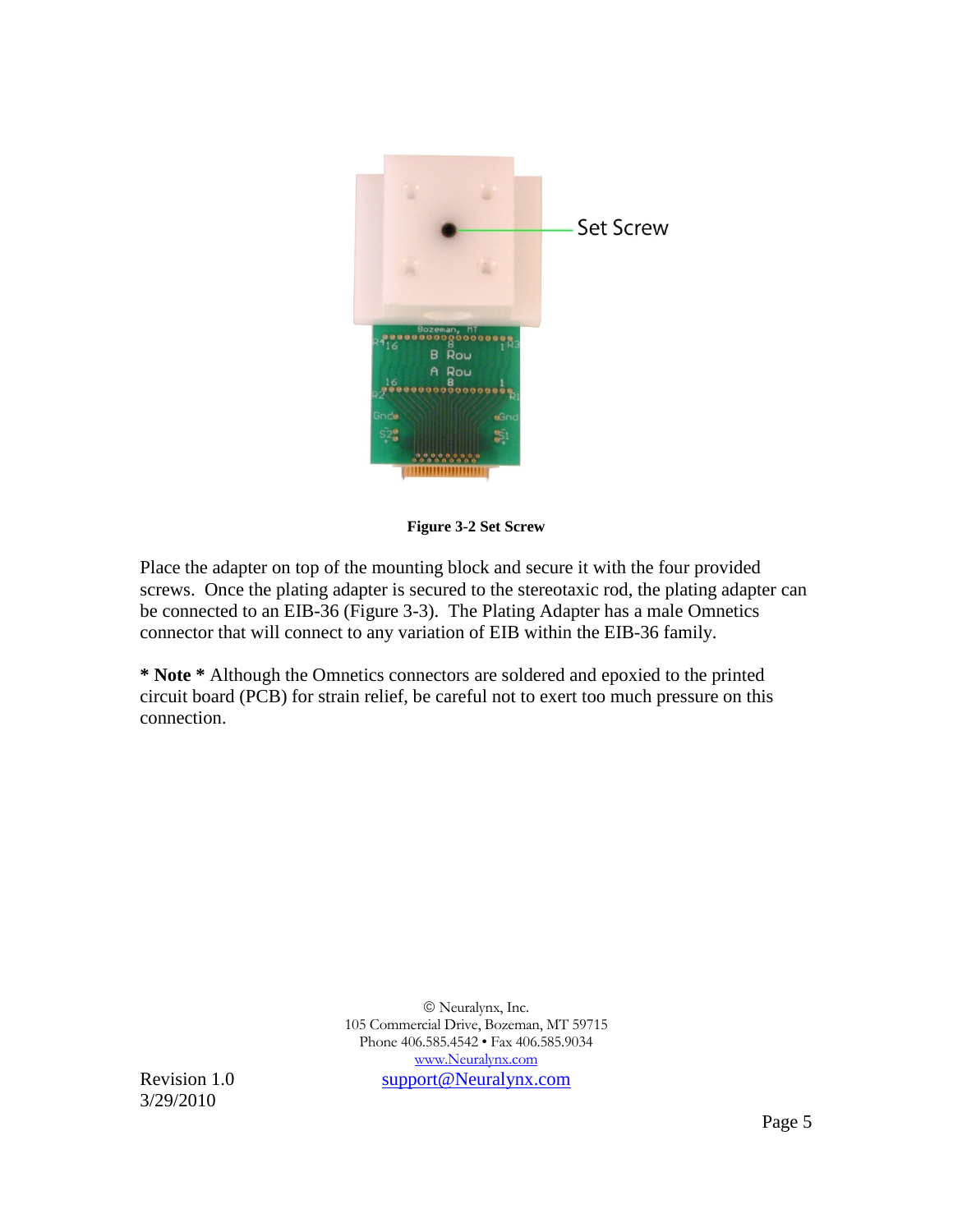

**Figure 3-3 Connection to EIB-36 9\_Drive**

<span id="page-5-1"></span>All of our Omnetics connectors have guide pins to help you align male and female connectors properly. Also, the black lettering on each connector should be on the same side.

#### <span id="page-5-0"></span>**4 Measuring Impedance**

There are two ground connections on the Plating Adapter, each of which can be used for a ground point for your impedance measuring device [\(Figure 4-1\)](#page-6-0). This ground should be tied to the ground that is inserted into the saline/gold bath. Connect the other "line" end of the impedance probe to the test point of the channel you wish to measure.

The reference channel test points are labeled R1-R4 and sit on the outer edges of the PCB. Channels A1 through A16 are on the row of test points closer to the Omnetics connector.

 Neuralynx, Inc. 105 Commercial Drive, Bozeman, MT 59715 Phone 406.585.4542 • Fax 406.585.9034 [www.Neuralynx.com](http://www.neuralynx.com/) Revision 1.0 [support@Neuralynx.com](mailto:support@Neuralynx.com)